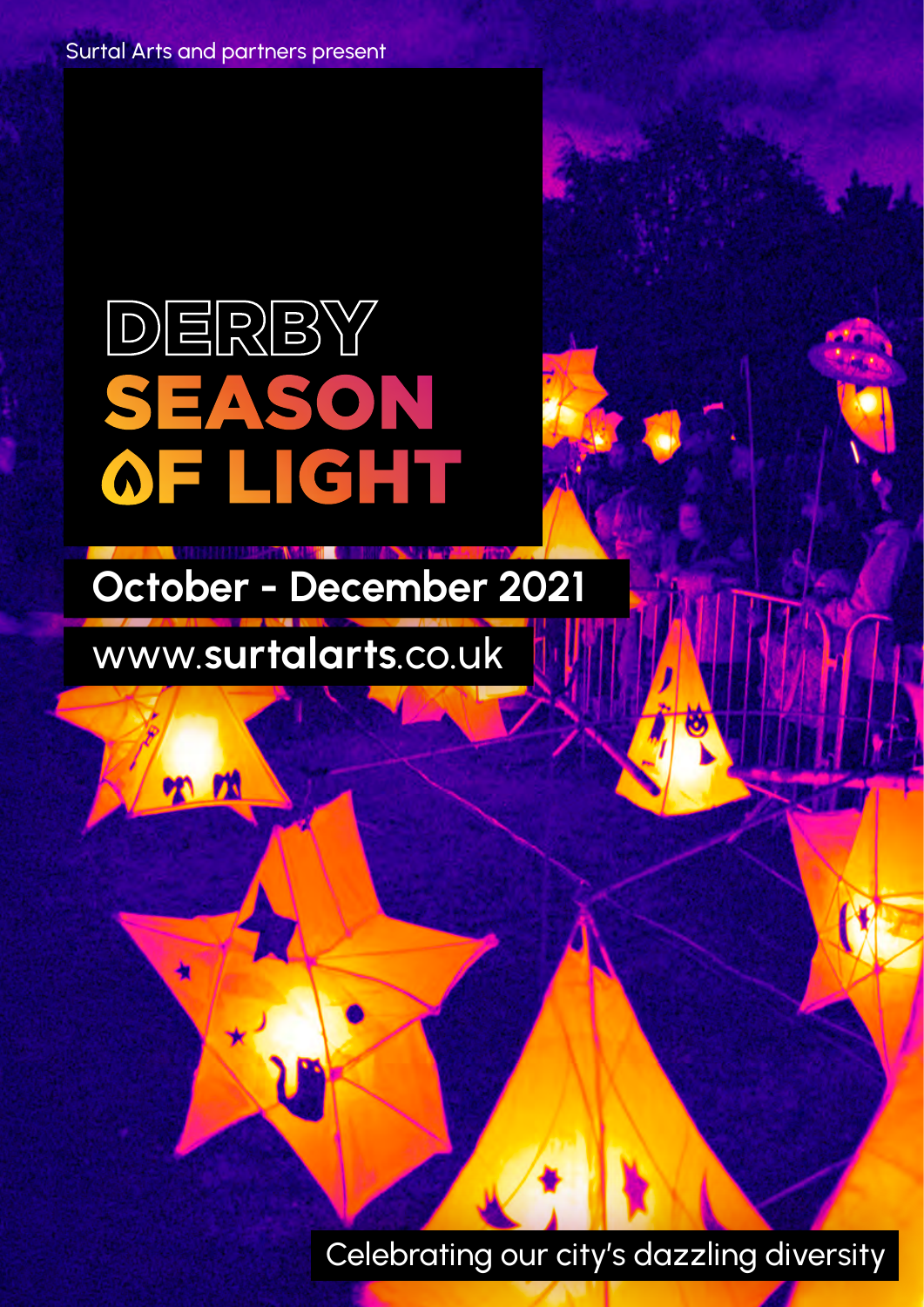#### This autumn, join us for an inspiring Season of Light - a celebration of our city's dazzling diversity and creativity.

Here are all the great events we've got planned between Sept-Dec 2021. Whether you want to watch professional artists create amazing new work, or get stuck in yourself with a hands-on workshop, there are ʻlight' themed events for the whole family to enjoy.

## LANTERN MAKING

#### Artist-at-Work: Lantern Sculpture Build



Sat 23 Oct <sup>10</sup>am-4pm **Museum of Making, Derby**  $\overline{Q}$  £4 adults, under 16s free *[Book at: www.bit.ly/DMBOOK](https://www.eventbrite.co.uk/e/assemble-derbys-festival-of-making-tickets-168429291545?aff=ebdsoporgprofile)*

Professional lantern artist, Stephanie Sian Coley, will be at the Museum of Making's Festival of Making: Assemble. Come and see Stephanie at work, creating the show-stopping lantern sculpture that will head up the Derby Lantern Parade on 13 Nov.



#### Lantern Making workshops



**C** Tue 26 Oct **Museum of Making, Derby A** £5 per person

**6** 10-1pm (deaf/hard of hearing women)  $\mathcal{D}$ eaf-initely 2-5pm (open to all)

Create your own lantern using willow and tissue paper. Our decoration themes are climate change and celebrating NHS/key workers. Finished lanterns can be carried in the Lantern Parade using LED candles.



### Derby Lantern Parade

**Sat 13 Nov © 4pm - 5.30pm** 

**O** St Peters Street (The Spot), Derby Outside Derbion-Poundland **A** Free

Join us for the Derby Lantern Parade, illuminating the way through the City Centre and spreading joy as we celebrate togetherness and being out of lockdown.

Lanterns of all shapes and sizes will illuminate and the parade will begin to the beat of mighty dhol drums from The Spot to the Council House (TBC). The Parade will be greeted with a spectacular display of live music and dance performances from across the world.

Make your own willow lantern at one of our workshops or simply bring your own and join the parade with your family. (No glass lanterns or real flames please!)

[Parade route and joining instructions on our](https://www.surtalarts.co.uk/derby-season-of-light)  website www.surtalarts.co.uk.

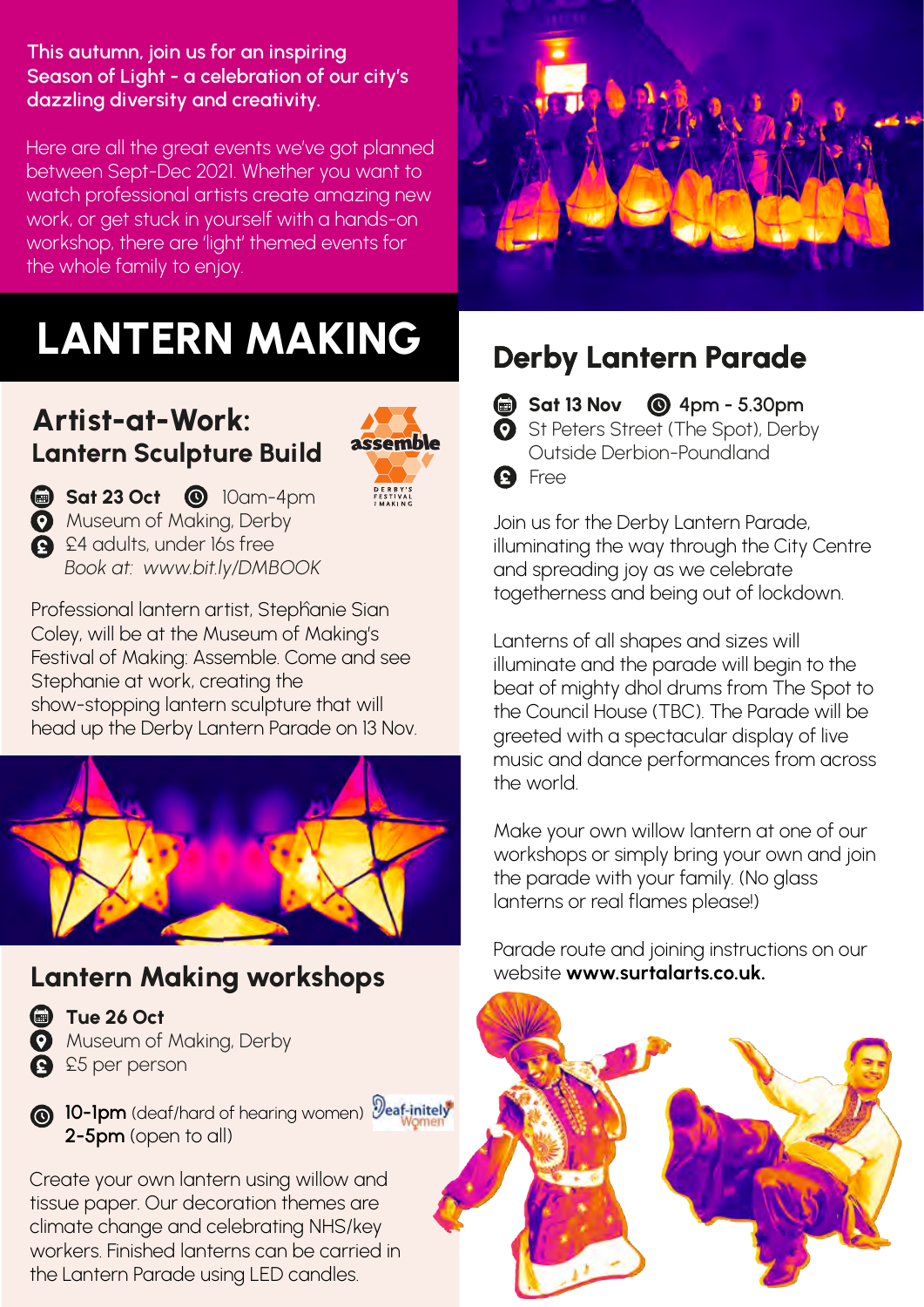## DIWALI ARTS

Join world renown artist, Ranbir Kaur, to create Indian rangoli and clay diwas that traditionally bring peace and happiness to our lives.



### Rangoli workshops

- 
- $\bullet$  Fri 8 Oct  $\bullet$  7-8pm **O** Online with Air Arts

Sat 23 Oct © 10am-3pm **O** Number 28 Community Centre, Belper

 $\bigcirc$  Wed 27 Oct  $\bigcirc$  10-12pm **Museum of Making, Derby** 

**A** £5 per person (suitable for age 6+)

Decorate your doorsteps with the symmetrical rangoli tiles we create in this workshop using rice and pulses. This anicent Indian decoration ushers in wealth and joy into the home.

### Clay Lamp (Diya) workshops

Wed 27 Oct @ 1-3pm **Museum of Making, Derby A** £5 per person

Learn how to make your own traditional clay terracotta or a colourful lamp - perfect home decor or a little gift for Diwali or Christmas!



### Stories of Diwali

The Diwali experience through movement and gestures

 $\bigoplus$  Fri 5 Nov\*  $\bigotimes$  6pm

**Museum of Making, Derby** 

**A** £10 per person, incl Diwali refreshments

*Event co-produced with Derby Museums, part of the Museum of Making's First Fridays series*

#### $\bigcirc$  Sat 6 Nov<sup>\*\*</sup>  $\bigcirc$  6 pm

- **O** Holymoorside Village Hall, Chesterfield
- AAC Members £14, Non-members £15, Children (6-11) £12, tickets incl Diwali Dinner

*Event in partnership with Asian Association Chesterfield*

- **@** Fri 19 Nov\*\*\* **@** 6.30pm Number 28 Community Centre, Belper
- **A** £10 per person, incl Diwali refreshments

*Event in partnership with No.28 Community Centre, supported by Belper Town Council*

Using beautiful Indian Classical dance, Bollywood dance and digital projection, professional dancer Nisha Nath performs the Story of Diwali.

From the traditional mythological story of Rama and Sita, to the present day celebrations in Bollywood, we'll go on a journey through dance and movement. Plus a chance to have a go at Bollywood dance and a taste of Diwali refreshments. This is an immersive Diwali experience not to be missed!

Suitable for age 13+ Limited tickets, early booking advisable.



[Tickets and info: www.surtalarts.co.uk](https://www.surtalarts.co.uk/derby-season-of-light)